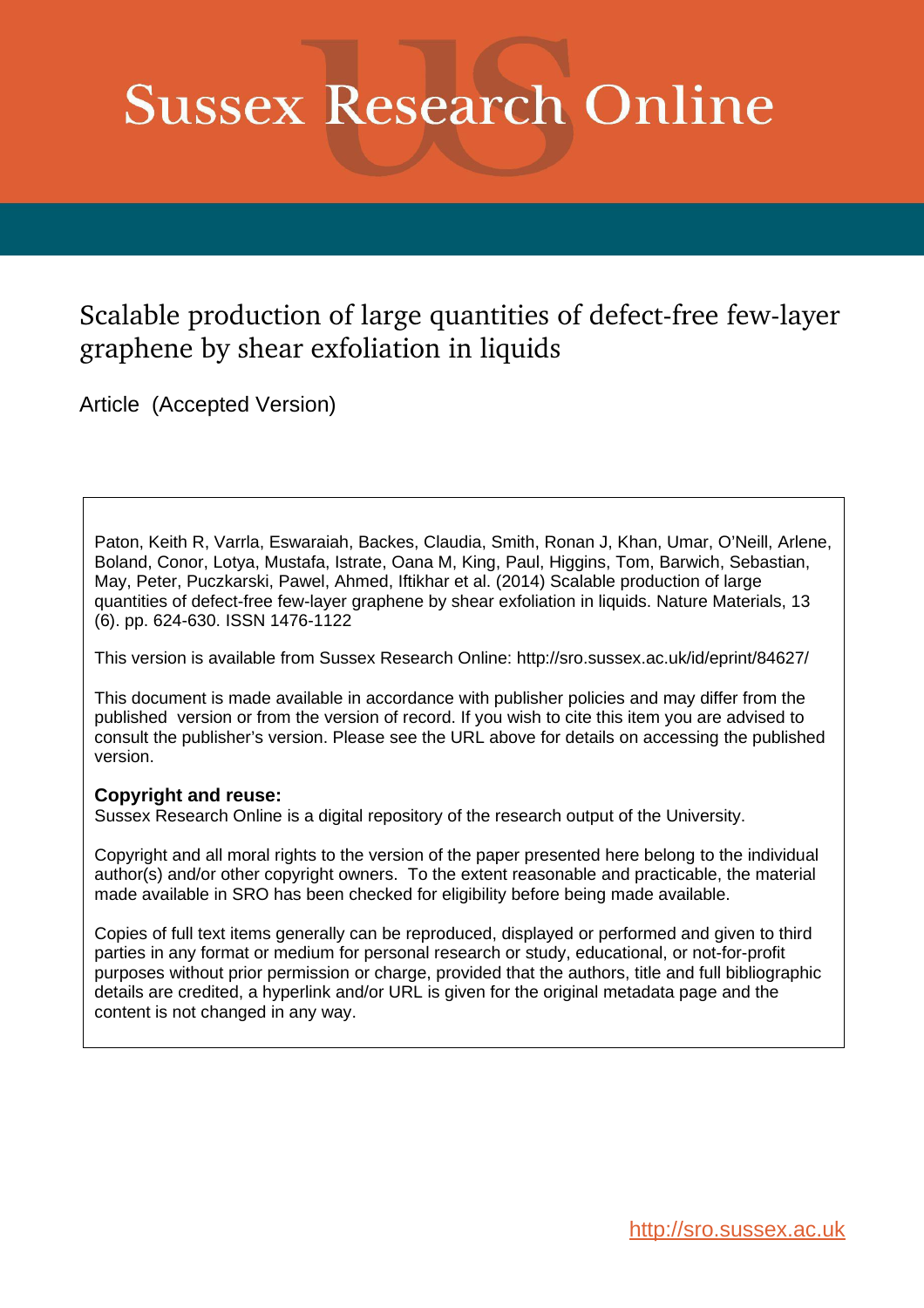## **Title: Scalable production of large quantities of defect-free, few-layer graphene by shear exfoliation in liquids**

Authors: Keith R Paton<sup>1,2</sup>, Eswaraiah Varrla<sup>1,3</sup>, Claudia Backes<sup>1,3</sup>, Ronan J Smith<sup>1,3</sup>, Umar Khan<sup>1,3</sup>, Arlene O'Neill<sup>1,3</sup>, Conor Boland<sup>1,3</sup>, Mustafa Lotya<sup>1,3</sup>, Oana M Istrate<sup>1,3</sup>, Paul King<sup>1,3</sup>, Tom Higgins<sup>1,3</sup>, Sebastian Barwich<sup>1,3</sup>, Peter May<sup>1,3</sup>, Pawel Puczkarski<sup>1,3</sup>, Iftikhar Ahmed<sup>4</sup>, Matthias Moebius<sup>3</sup>, Henrik Pettersson<sup>1,3</sup>, Edmund Long<sup>1,3</sup>, João Coelho<sup>1,4</sup>, Sean E O'Brien<sup>1,3</sup>, Eva K McGuire<sup>1,3</sup>, Beatriz Mendoza Sanchez<sup>1,4</sup>, Georg S Duesberg<sup>1,4</sup>, Niall McEvoy<sup>1,4</sup>, Timothy J. Pennycook<sup>5</sup>, Clive Downing<sup>1</sup>, Alison Crossley<sup>6</sup>, Valeria Nicolosi<sup>1,3,4</sup> and Jonathan N Coleman $1,3*$ 

#### **Affiliations:**

<sup>1</sup>Centre for Research on Adaptive Nanostructures and Nanodevices (CRANN), Trinity College Dublin, Dublin 2, Ireland.

<sup>2</sup>Thomas Swan & Co. Ltd., Rotary Way, Consett, County Durham, DH8 7ND, United Kingdom.

<sup>3</sup>School of Physics, Trinity College Dublin, Dublin 2, Ireland.

<sup>4</sup>School of Chemistry, Trinity College Dublin, Dublin 2, Ireland.

<sup>5</sup>SuperSTEM, STFC Daresbury Laboratories, Keckwick Lane, Warrington,WA4 4AD United Kingdom.

<sup>6</sup>Department of Materials, University of Oxford, Parks Road, OX1 3PH, Oxford, United Kingdom.

\*Correspondence to: colemaj@tcd.ie.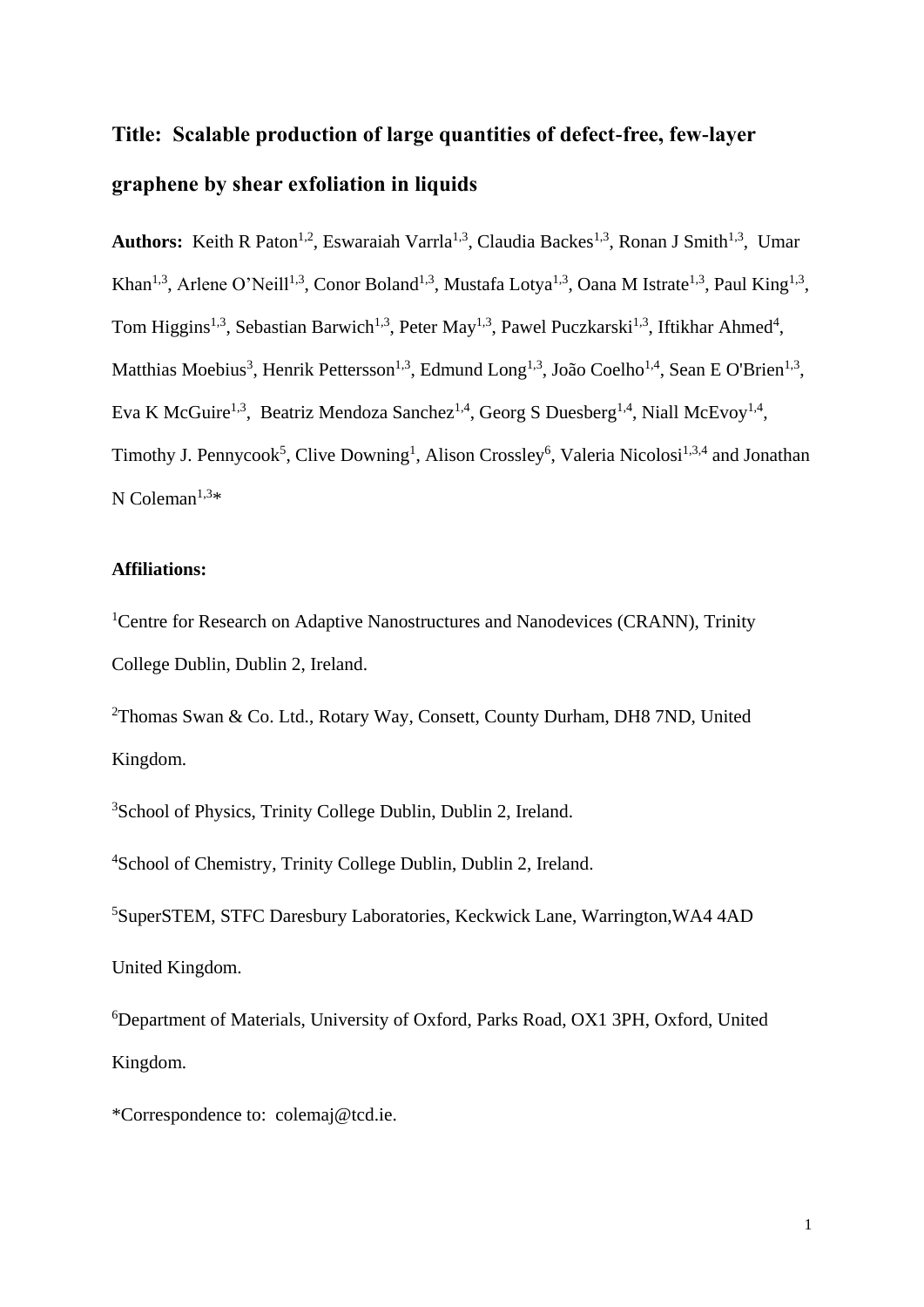**Abstract**: In order to progress from the lab to commercial applications it will be necessary to develop industrially scalable methods to produce large quantities of defect-free graphene. Here we show that high-shear mixing of graphite in suitable, stabilizing liquids results in large-scale exfoliation to give dispersions of graphene nanosheets. XPS and Raman spectroscopy show the exfoliated flakes to be unoxidised and free of basal plane defects. We have developed a simple model which shows exfoliation to occur once the local shear rate exceeds  $10^4$  s<sup>-1</sup>. By fully characterizing the scaling behaviour of the graphene production rate, we show that exfoliation can be achieved in liquid volumes from 100s of ml up to 100s of litres and beyond. The graphene produced by this method performs well in applications from composites to conductive coatings. This method can be applied to exfoliate BN,  $MoS<sub>2</sub>$  and a range of other layered crystals.

#### **Main Text:**

Due to its ultra-thin, 2-dimensional nature and its unprecedented combination of physical properties, graphene has become the most studied of all nano-materials. In the next decade graphene is likely to find commercial applications in many areas from high-frequency electronics to smart coatings. [1](#page-17-0) Some important classes of applications, such as printed electronics, conductive coatings and composite fillers, will require industrial-scale production of defect-free graphene in a processable form. For example, graphene is likely to be used as a low-cost electrode material in applications such as solar cells,<sup>[2](#page-17-1)</sup> batteries<sup>[3](#page-17-2)</sup> and sensors<sup>[4](#page-17-3)</sup>. Such electrodes will almost certainly be produced by solution-coating and so will require large quantities of graphene in the form of liquid suspensions, inks or dispersions<sup>1</sup>[.](#page-17-0) Thus, liquid exfoliation of graphene will become a critically important technology in the near future.<sup>[5](#page-17-4)[,6](#page-17-5)</sup> However, no scalable method exists to give large quantities of graphene that is *also* defectfree. For example, while oxidative exfoliation of graphite can potentially give large quantities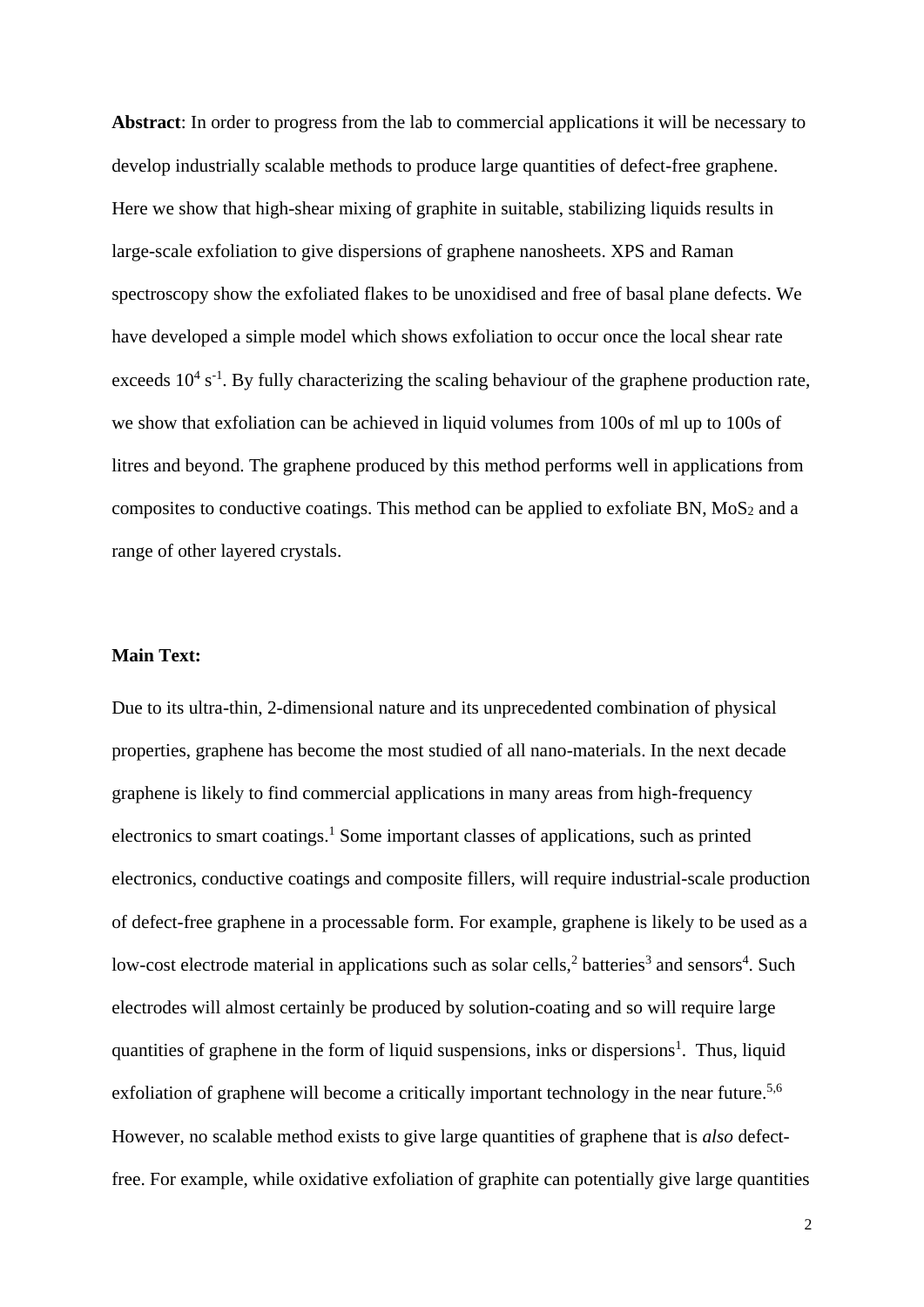of graphene-like nanosheets, such graphene-oxide is typically defective. [7](#page-17-6) Although, graphene-oxide has proven very useful in applications from composites to catalysis,<sup>[8,](#page-17-7)[9](#page-17-8)</sup> it is very likely that an equally wide range of applications will require graphene that is free of basal-plane defects. Alternatively, sonication of graphite, $10$  or indeed other layered compounds,<sup>[11](#page-17-10)</sup> in certain stabilising solvents or aqueous surfactant solutions<sup>[12,](#page-17-11)[13](#page-17-12)</sup> gives defectfree nanosheets. However, the scalability of the latter process is limited by the use of sonication as an energy source.

Thus, solution- exfoliation methods tend to display either high production rates or low defect contents, but not both. A detailed literature survey<sup>[14](#page-17-13)</sup> shows that no papers describe production rates above 0.4 g/h coupled with Raman D:G intensity ratios (a measure of defect content) below 0.65. In fact 80% of the papers surveyed had production rates below 0.04  $g/h$ ,<sup>[14](#page-17-13)</sup> far too low for commercial production. One possible solution would be to find a scalable method of exfoliation which, coupled with the use of stabilising liquids, could lead to large scale graphene production.

Here, we demonstrate high-shear mixing<sup>[14](#page-17-13)</sup> as a scalable alternative to sonication for the exfoliation of layered crystals such as graphite. Shear mixing is already widely used to disperse nanoparticles in liquids. However, in general this involves breaking up of nanoparticle agglomerates<sup>[15](#page-17-14)</sup> which are very weakly bound compared to the inter-sheet binding strength in graphite. A number of papers and patents have described methods for the exfoliation of graphite or layered compounds that incorporate shear mixing as part of the process. However, in such cases, the layered crystal was first swelled by intercalation, significantly weakening the inter-layer binding strength.<sup>[16-19](#page-17-15)</sup> Under these circumstances, shear mixing can be used to exfoliate the crystal to give dispersed nanosheets. However, such methodologies just shift the rate-limiting step from exfoliation to intercalation, limiting the potential for scale-up. What would be more useful would be if untreated layered crystals

3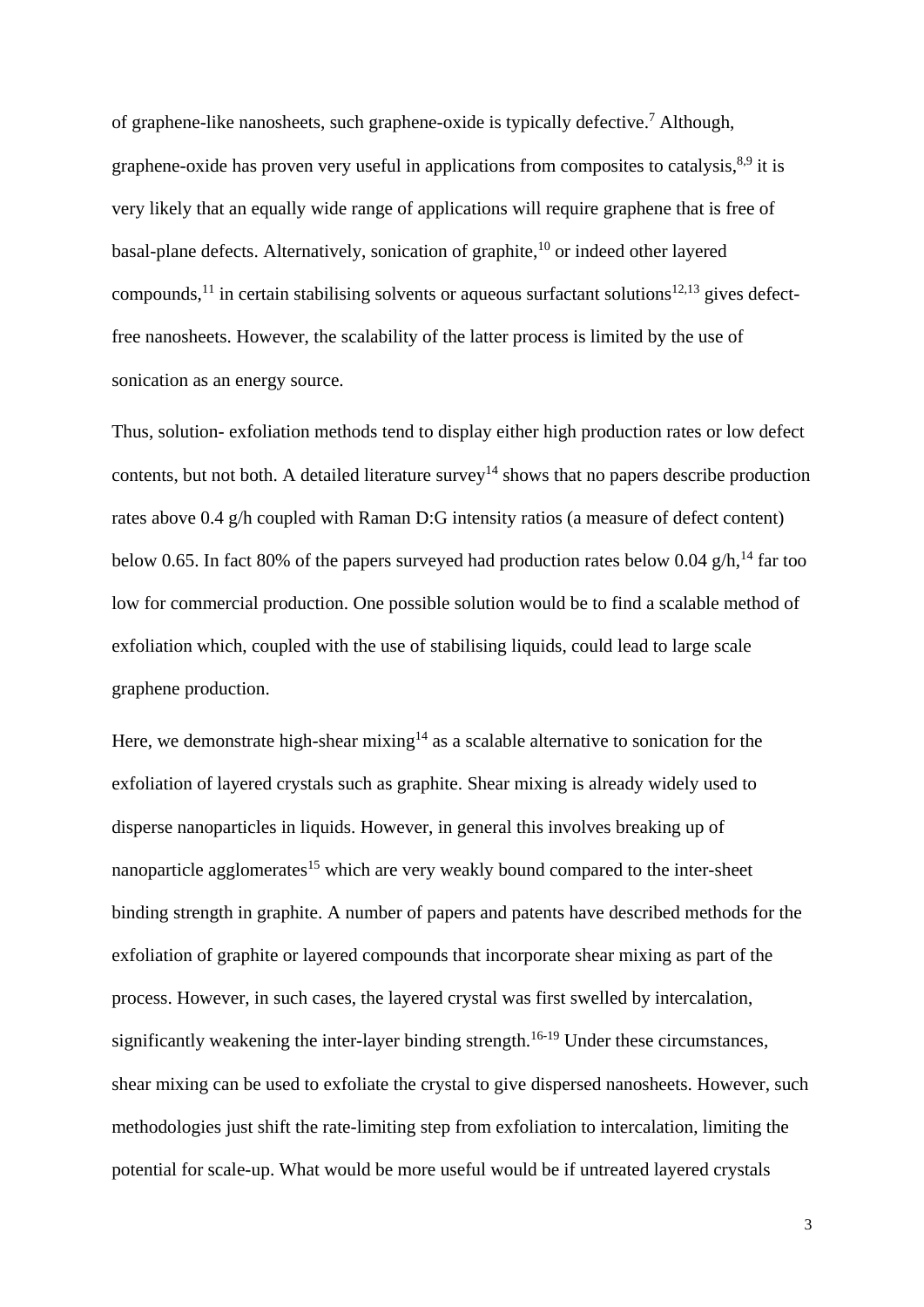could be exfoliated in liquids using only shear mixing. This would allow the application of the well-known strategies for the scale-up of shear mixing processes that are commonly used in industry. [20](#page-17-16) However, at first glance shear mixing alone seems an unlikely candidate for exfoliation of layered crystals. When using ultrasonic probes to exfoliate graphite, energy densities of thousands of W/L are typically used.<sup>[21](#page-17-17)</sup> Lab-scale shear mixers typically deliver 100s of W into a few litres of liquid resulting in powder densities of ~100 W/L. Thus, one would expect exfoliation under shear to either not occur at all or to proceed at a much lower rate than sonication-induced exfoliation. However, a recent paper has shown that graphite can be exfoliated to give graphene by generating shear in a very thin liquid layer in a rapidly rotating tube.<sup>[22](#page-18-0)</sup> However, this method gives very small quantities of graphene and is inherently un-scalable. Here we demonstrate a method for shear-exfoliation of graphite to give graphene that is many times more efficient than sonication but which can be scaled-up to an industrial level. We show that shear exfoliation can produce large quantities of defect-free, unoxidised graphene and develop a model that quantitatively describes the process. In addition, this graphene performs very well in a range of applications and this method can be used to exfoliate numerous other layered crystals.

Shown in figure 1A is a Silverson model L5M mixer that generates high shear using a closely spaced ( $\sim$ 120  $\mu$ m) rotor/stator combination (figure 1B), and is available with a range of rotor diameters (figure 1B-C). Initial shear-mixing trials<sup>[14](#page-17-13)</sup> exfoliated graphite both in the solvent N-methyl-2-pyrrolidone (NMP) and in aqueous surfactant solutions (sodium cholate, NaC),<sup>[10](#page-17-9)</sup> to give large-volume suspensions (figure 1D, processing parameters: rotor diameter, D=32 mm; initial graphite concentration,  $C_i = 50$  mg/ml; mixing time,  $t = 20$  min; liquid volume, V=4.5 L; rotor speed, N=4500 rpm). After centrifugation (1500 rpm, 150 minutes) these suspensions contain large quantities of high quality graphene nanosheets, including some monolayers (figure 1E-H).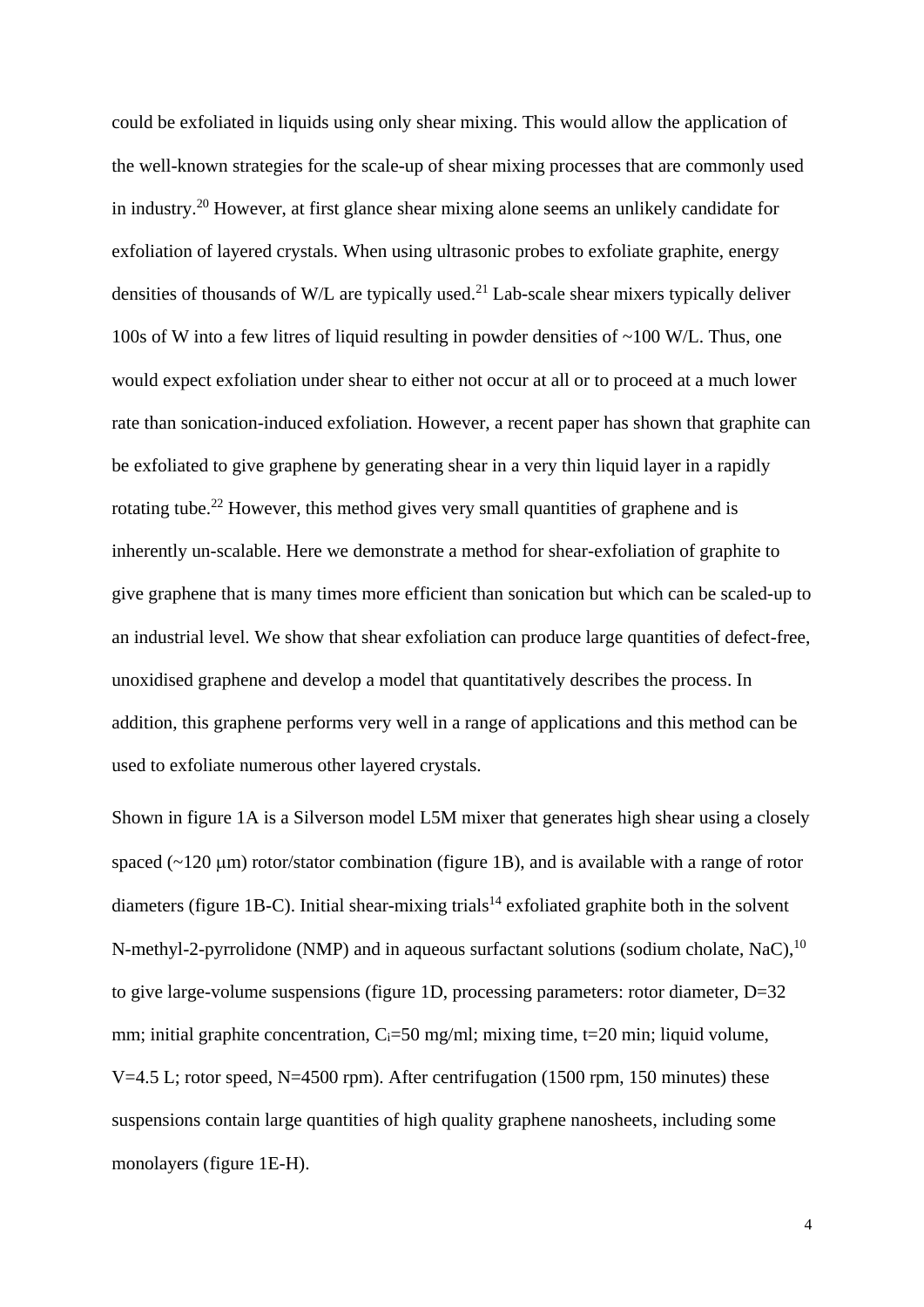To test the effect of mixing parameters on the quality of shear-exfoliated graphene (SEG), we prepared a range of dispersions using both NMP and water/NaC, keeping all but one of the mixing parameters constant (see above) but maximising and minimising the remaining one.<sup>[14](#page-17-13)</sup> These dispersions were studied by TEM and AFM to measure the flake size and thickness before filtering to form ~100 nm thick films which were characterised by XPS and Raman spectroscopy (figure 1 I-K).<sup>[14](#page-17-13)</sup> TEM measurements showed nanosheet sizes in the 300-800 nm range while AFM gave typical thicknesses, NG, of less than 10 monolayers per nanosheet (  $N_G$   $\sim$  5-8).<sup>[14](#page-17-13)</sup> The presence of monolayers was confirmed by Raman spectroscopy (figure 1I, inset). For the films XPS showed no evidence of oxidation while Raman spectroscopy reproducably showed a 2D band consistent with few-layer graphene (inset) and a relatively weak, narrow D-band.<sup>[14](#page-17-13)</sup> The Raman D:G band intensity ratio is proportional to inverse nanosheet length<sup>[23](#page-18-1)</sup> while the D:D' band intensity ratio<sup>[24](#page-18-2)</sup> is  $\sim$ 4.<sup>[14](#page-17-13)</sup> Taken together, these data show the D band to be dominated by nanosheet edge contributions and confirms that no basal plane defects are introduced during exfoliation.<sup>[14](#page-17-13)[,23](#page-18-1)[,24](#page-18-2)</sup> As shown in figure 1L, these properties were relatively invariant with mixing parameters indicating that well exfoliated, nonoxidised, defect-free graphene can be produced using a broad range of mixing conditions. We note that these flakes are virtually indistinguishable from those produced by sonication both in terms of size and quality. $10$ 

Considering the exfoliation mechanism, our initial expectation was that localized, turbulent, highly-dissipative regions were responsible for exfoliation.<sup>[25,](#page-18-3)[26](#page-18-4)</sup> However, we found turbulent energy dissipation to be unnecessary. Figure 2A maps the combinations of N and D that result in exfoliation: graphene is produced not only for turbulent, high Reynolds number (Re) scenarios, but also for combinations which give  $\text{Re}_{Mixer} = ND^2 \rho / \eta \langle 10^4 \rangle$ , where turbulence is not fully developed.<sup>[27](#page-18-5)</sup> To see if graphene could be produced in the complete absence of turbulence, i.e. under high-shear laminar flow, we mixed graphene in a Couette (a concentric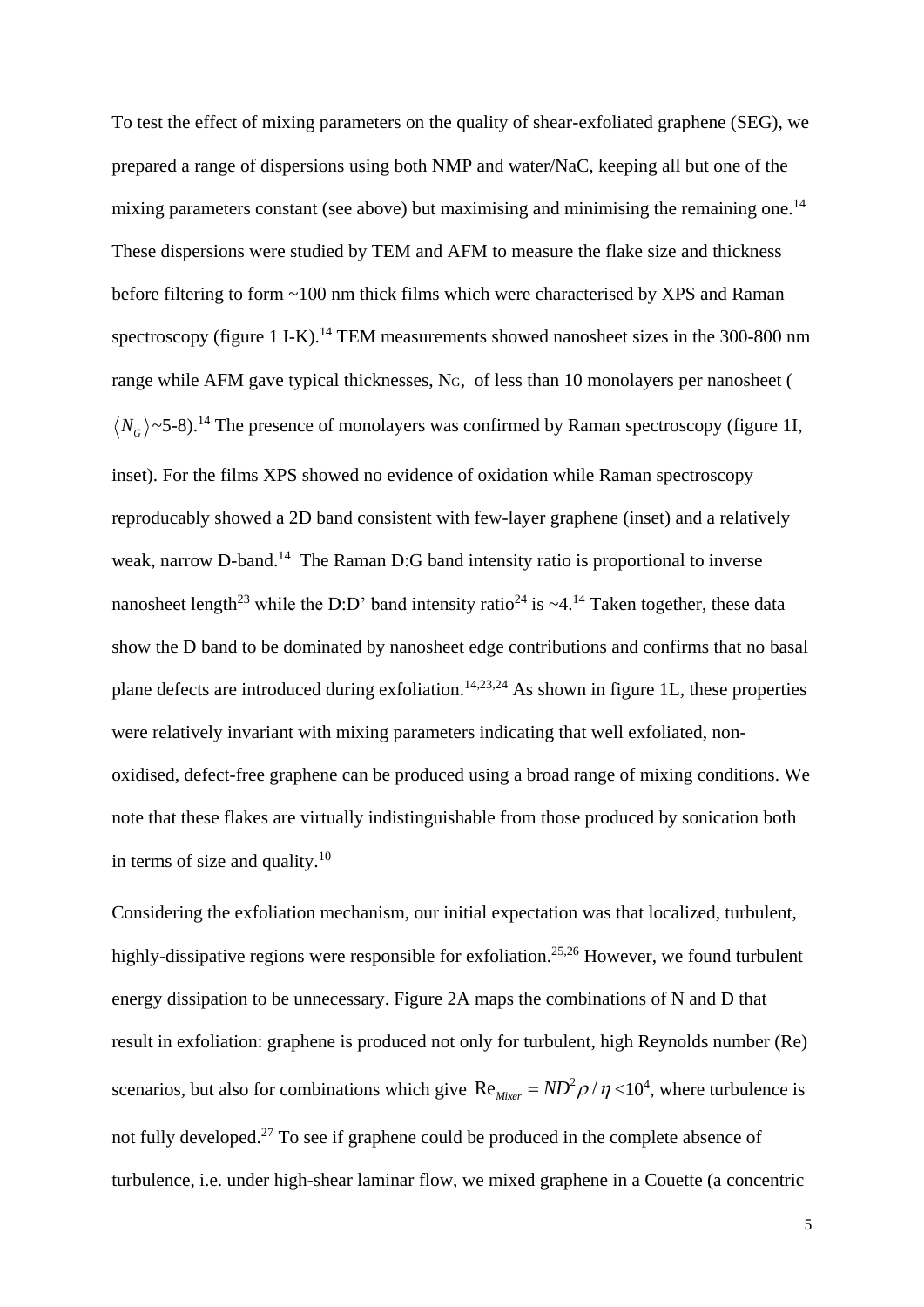cylinder-based rheological cell, radius  $R=14$  mm, thickness d=0.1 mm, rotation frequency of inner wall  $\omega$ : shear rate  $\dot{\gamma} \approx R\omega/d$ ).<sup>[14](#page-17-13)</sup> TEM confirmed graphene was produced, with concentration increasing with time as  $t^{0.69}$  (figure 2B). Interestingly, we found graphene in the Couette only above a minimum shear rate of  $\dot{\gamma}_{min} \approx 10^4 \text{ s}^{-1}$  (figure 2C). However, this rate is low enough to give a Reynolds number well within the laminar flow regime ( $\dot{\gamma}_{min}$ =10<sup>4</sup> s<sup>-1</sup>:  $\text{Re}_{\text{Counter}} = \dot{\gamma} d^2 \rho / \eta = 60$ <sup>[28](#page-18-6)</sup> showing turbulence to be unnecessary for exfoliation.

To see if a minimum shear rate is a general requirement; we prepared graphene in the shear mixer at a number of different N and D combinations. The concentration produced after 1 minute's mixing, C<sub>1</sub> min, is plotted against the shear rate ( $\dot{\gamma} \approx \pi N D / \Delta R$  where  $\Delta R$  is the rotor/stator gap) in figure 2D. This shows a minimum shear rate of  $\dot{\gamma}_{min} \approx 10^4 \text{ s}^{-1}$ , implying that the same exfoliation mechanism occurs in both laminar and turbulent regimes. We note that all the well-exfoliated samples in figure 2A are consistent with  $\dot{\gamma}_{min} > 10^4 \text{ s}^{-1}$ . This suggests that any mixer which can achieve this shear rate can be used to produce graphene. We demonstrate this to be true by using a Kenwood kitchen blender to exfoliate graphite to give graphene. Here, exfoliation occurs because the rapidly rotating blade generates local turbulent shear rates significantly larger than  $10^4$  s<sup>-1</sup>.<sup>[14](#page-17-13)</sup>

We can understand these processes by modelling exfoliation as shear-induced inter-monolayer sliding in a solvent.<sup>[14,](#page-17-13)[22](#page-18-0)</sup> This predicts a minimum shear rate given by:

$$
\dot{\gamma}_{\min} = \frac{\left[\sqrt{E_{S,G}} - \sqrt{E_{S,L}}\right]^2}{\eta L} \tag{1}
$$

where  $E_{S,G}$  and  $E_{S,L}$  are the surface energies of graphene and liquid ( $E_{S,L}=69$  mJ/m<sup>2</sup> for NMP<sup>[10](#page-17-9)</sup>),  $\eta$  is the liquid viscosity (0.0017 Pa⋅s for NMP) and L is the flake length. This equation clearly shows the role of the solvent: for solvents with surface energies matching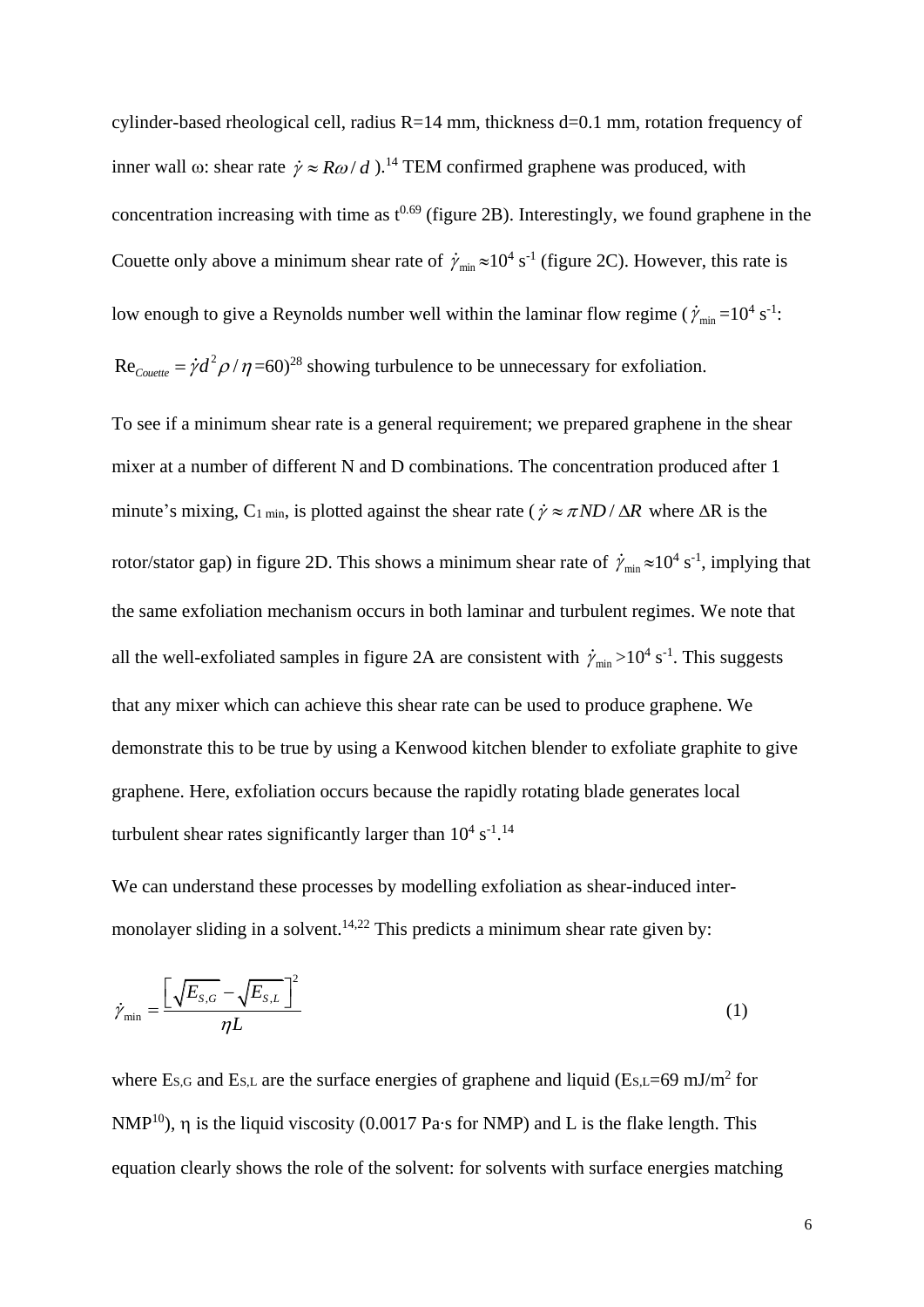graphene, the exfoliation energy is minimised, facilitating shear exfoliation at low shear rates. Given the flake size measured by TEM (~300-800 nm) and  $\dot{\gamma}_{min}$  =10<sup>4</sup> s<sup>-1</sup>, equation 1 predicts  $E_{S,G} \approx 70.5$ -71 mJ/m<sup>2</sup>, close to the expected value.<sup>[10](#page-17-9)</sup>

Equation 1 can be rewritten to express the minimum flake size that can be produced by shear exfoliation at a given  $\dot{\gamma}$ .<sup>[14](#page-17-13)</sup> Then, the average flake size,  $\langle L \rangle$ , is approximately the mean of this value and the maximum flake size retained after centrifugation, L<sub>CF</sub>. Writing in terms of N and D rather than  $\dot{\gamma}$ :

$$
\langle L \rangle \approx \frac{\Delta R \left[ \sqrt{E_{S,G}} - \sqrt{E_{S,L}} \right]^2}{2\eta \pi N D} + \frac{L_{CF}}{2}
$$
\n(2)

Shown in figure 2E is data for mean flake length measured by  $TEM<sup>14</sup>$  $TEM<sup>14</sup>$  $TEM<sup>14</sup>$  as a function of N. Equation 2 fits the data extremely well and gives  $E_{s,0} \approx 70.6$  mJ/m<sup>2</sup> and LcF=900 nm, close to expected values<sup>[14](#page-17-13)</sup>. We note that this expression also fits the data for L as a function of D.<sup>14</sup> This mechanism is general and does not only apply to graphite. In fact we were able to exfoliate BN, WS<sub>2</sub>, MoSe<sub>2</sub>, MoTe<sub>2</sub> in NMP using this mixer (see SI and below).<sup>[14](#page-17-13)</sup> Shown in figure 2F is a TEM image of a partially exfoliated BN flake displaying laterally displaced monolayers consistent with the proposed shear-exfoliation method.<sup>[22](#page-18-0)</sup>

It is important to understand what controls the amount of graphene produced with the aim of maximising the production rate by scale-up. As properties of shear-mixed dispersions tend to scale with processing parameters as power laws,  $14,29,30$  $14,29,30$  $14,29,30$  the graphene concentration should scale as

$$
C \propto C_i^{\chi} t^{\tau} N^n D^d V^{\nu} \tag{3}
$$

To test this, we prepared a wide range of dispersions, controllably varying all five mixing parameters. These were centrifuged and the graphene concentration measured optically.<sup>[14](#page-17-13)</sup>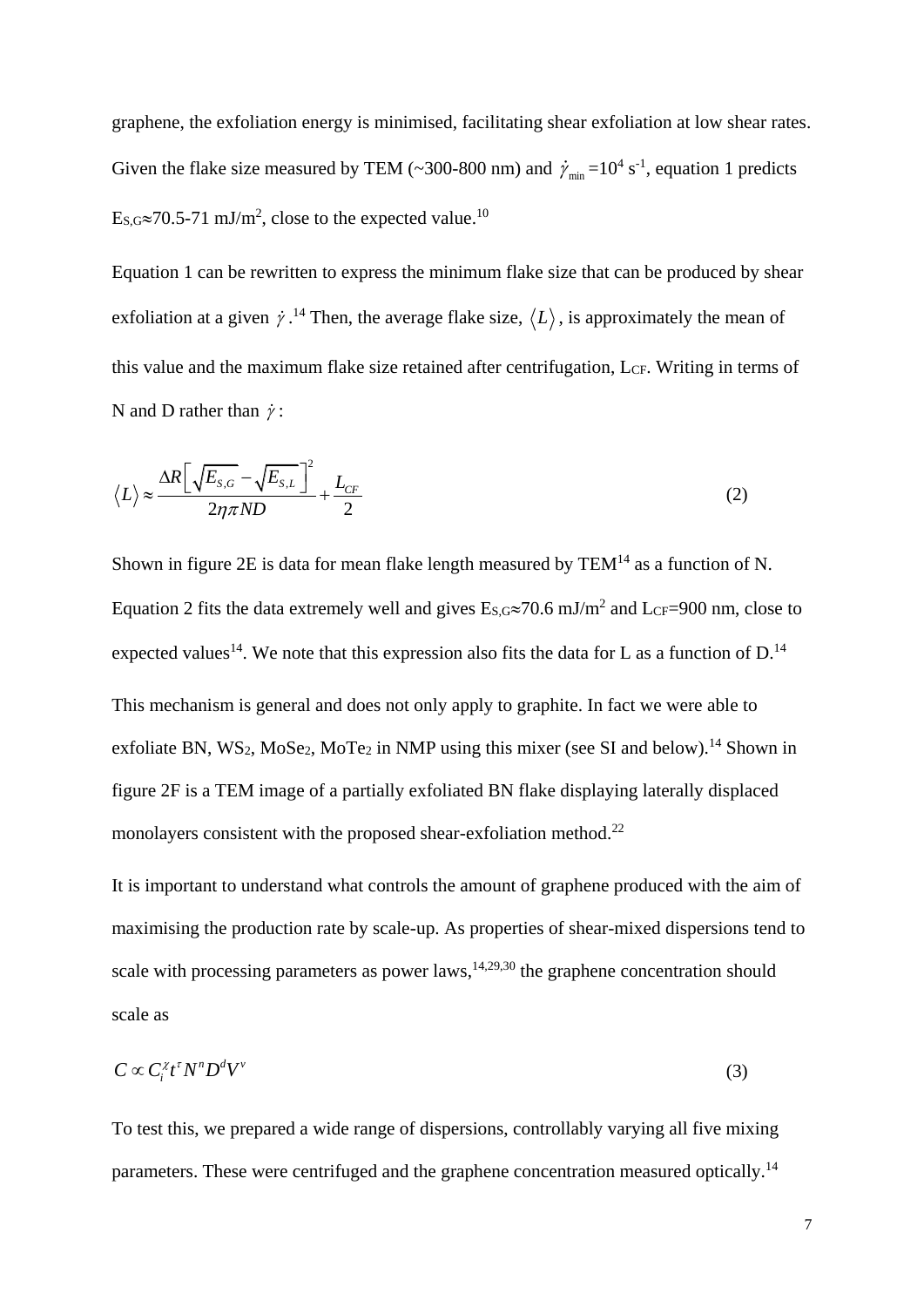Keeping C<sub>i</sub>, N, D and V constant but varying t showed  $C \propto t^{\tau}$  where  $\tau$  is close to 0.66 (figure 3A), very similar to the Couette exponent.<sup>[14](#page-17-13)</sup> We note that sonication-exfoliation of graphene in solvents gives  $C \propto t^{1/2}$ , <sup>[23](#page-18-1)</sup> suggesting that time exponents close to 0.5-0.7 may be processindependent and so represent more fundamental behaviour.

In some cases, C saturated for times above a maximum value, t<sub>sat</sub>, setting a maximum mixing time. We found t<sub>sat</sub> to be proportional to  $VN^{-1}D^{-3}$  (figure 3B), a quantity related to the time for the tank volume to be pumped through the rotor/stator once.[31](#page-18-9) Measurements of C *versus* t allowed the calculation of a representative concentration *e.g.* that achieved after 1 minute mixing, C<sub>1 min</sub>. Measurements of C<sub>1 min</sub> for different combinations of C<sub>i</sub>, D, N and V (figure 3 C-F) showed that power-law behaviour was observed with exponents:  $\chi$ =1.0, d=2.28, v=-0.68. When varying N, power-law behaviour  $(n=1.13)$  was only observed above a minimum rpm, Nmin, which is associated with the minimum shear rate described above.

Because of these scaling laws, the concentration data should fall on a master-curve when plotted against the scaling factor  $C_i t^{0.66} N^{1.13} D^{2.28} V^{-0.68}$ , as confirmed in figure 4A. These exponents are not specific to graphene; we plotted the concentration of  $MoS<sub>2</sub>$  exfoliated in NMP *versus*  $C_i t^{0.66} N^{1.13} D^{2.28} V^{-0.68}$  (i.e. using same exponents as graphene in NMP) finding reasonable linearity (figure 4B).

Studies on the breakage of ceramic materials in rotor stator mixers have suggested a link between particle concentration and total energy dissipated per volume.<sup>[32,](#page-18-10)[33](#page-18-11)</sup> The power dissipated by a rotor/stator mixer is given by  $P = N_p \rho N^3 D^5$  where  $\rho$  is the solvent density and  $N_P \approx 2.27,29$  $N_P \approx 2.27,29$  $N_P \approx 2.27,29$  This expression, coupled with the exponents measured for mixing in NMP suggest equation 3 to be approximately equivalent to  $Y = C/C_i \propto \sqrt{E/V}$  where Y is the graphene yield and E/V is the total energy dissipated per unit volume.[14](#page-17-13) Plotting Y *versus*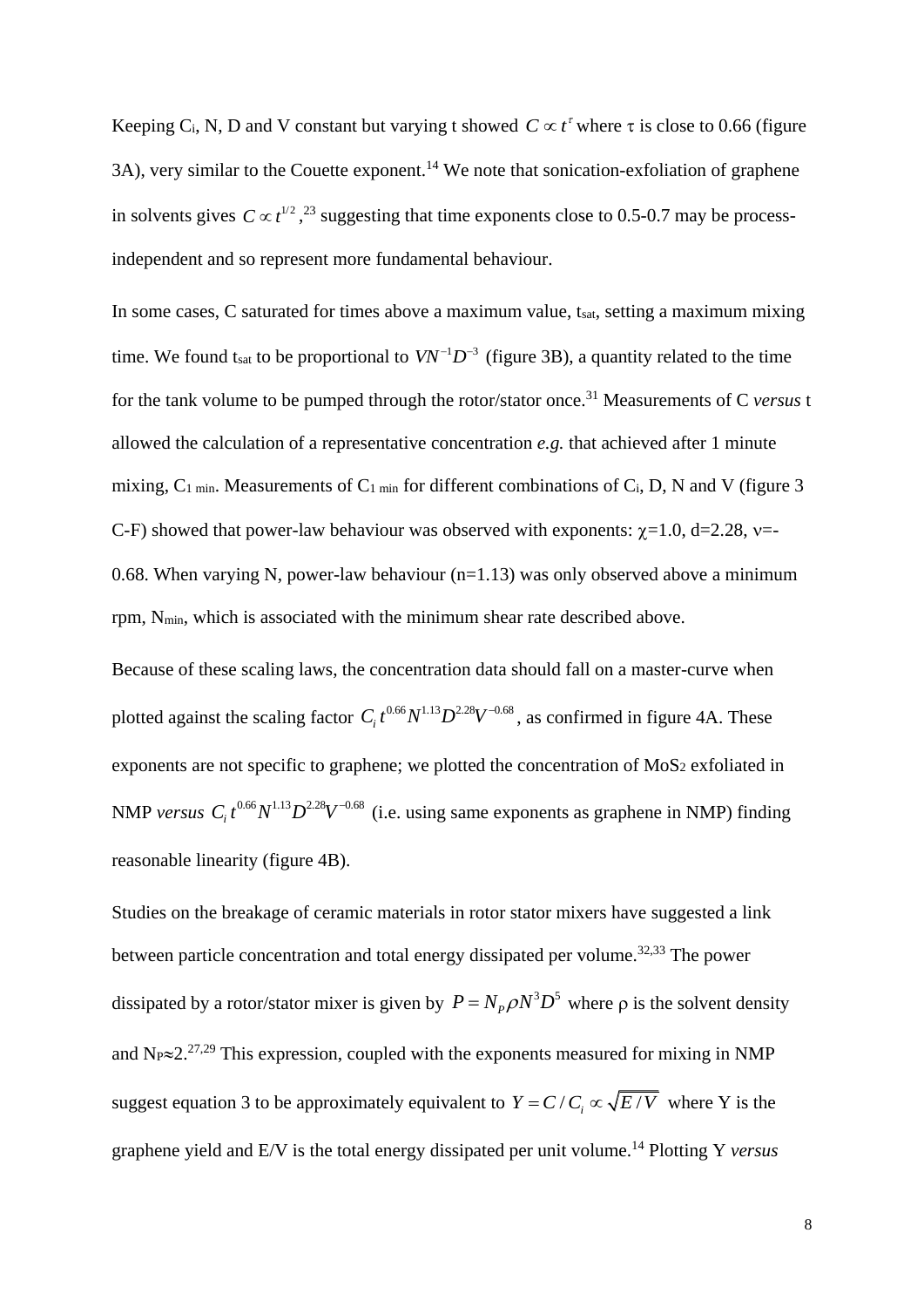E/V confirms this to be approximately true (figure 4C). This allows us to compare shear exfoliation to sonication-induced exfoliation (figure 4C), showing shear exfoliation to be considerably more efficient than ultrasonic exfoliation, becoming more so as the volume is increased.[14](#page-17-13) In addition to its inherent scalability, this result shows that shear exfoliation gives much larger quantities of graphene at lower energy cost than is possible with sonication-induced exfoliation. It is worth noting that the exfoliation yields are relatively low at <0.1%. However, by recycling graphitic sediment at least 3% of the graphite can be transformed into graphene.<sup>[14](#page-17-13)</sup> Moreover, the yield might be enhanced dramatically by careful choice of the starting graphite material.

For commercial production, the most important parameter is the graphene production rate:  $P_R = VC / t$ . Figure 4D demonstrates a master curve of production rate plotted *versus* the scaling factor  $C_i t^{r-1} N^n D^d V^{v+1}$  with exponents as above. The maximum production rate achieved in lab trials was 1.44 g/h (for short mixing times), far higher than any rate previously achieved for solution processed defect-free graphene.<sup>[14](#page-17-13)</sup>

It will be more straightforward to scaleup shear exfoliation of graphene in aqueous rather than organic solvent environments. Thus, for large-scale studies, we focused on exfoliation by mixing in aqueous solutions of the surfactant sodium cholate (although polymers such as polyvinylalcohol can also be used).<sup>[14](#page-17-13)</sup> For both polymer- and surfactant-stabilised graphene, scaling behaviour was found<sup>[14](#page-17-13)</sup> with the data for graphene exfoliated in sodium cholate shown in figure 4E. Here the scaling exponents are slightly different with  $C \propto C_i t^{1.08} N^{2.54} D^{3.34} V^{-0.47}$ , possibly reflecting mechanistic differences.

On scale-up, the mixing time should be fixed at  $t_{sat} \propto V N^{-1} D^{-3}$ , while the rotor/stator diameter should be scaled in proportion to tank size  $(D \propto V^{1/3})$ .<sup>[14](#page-17-13)</sup> This predicts  $P_R \propto V^{\nu+1+d/3}$ ,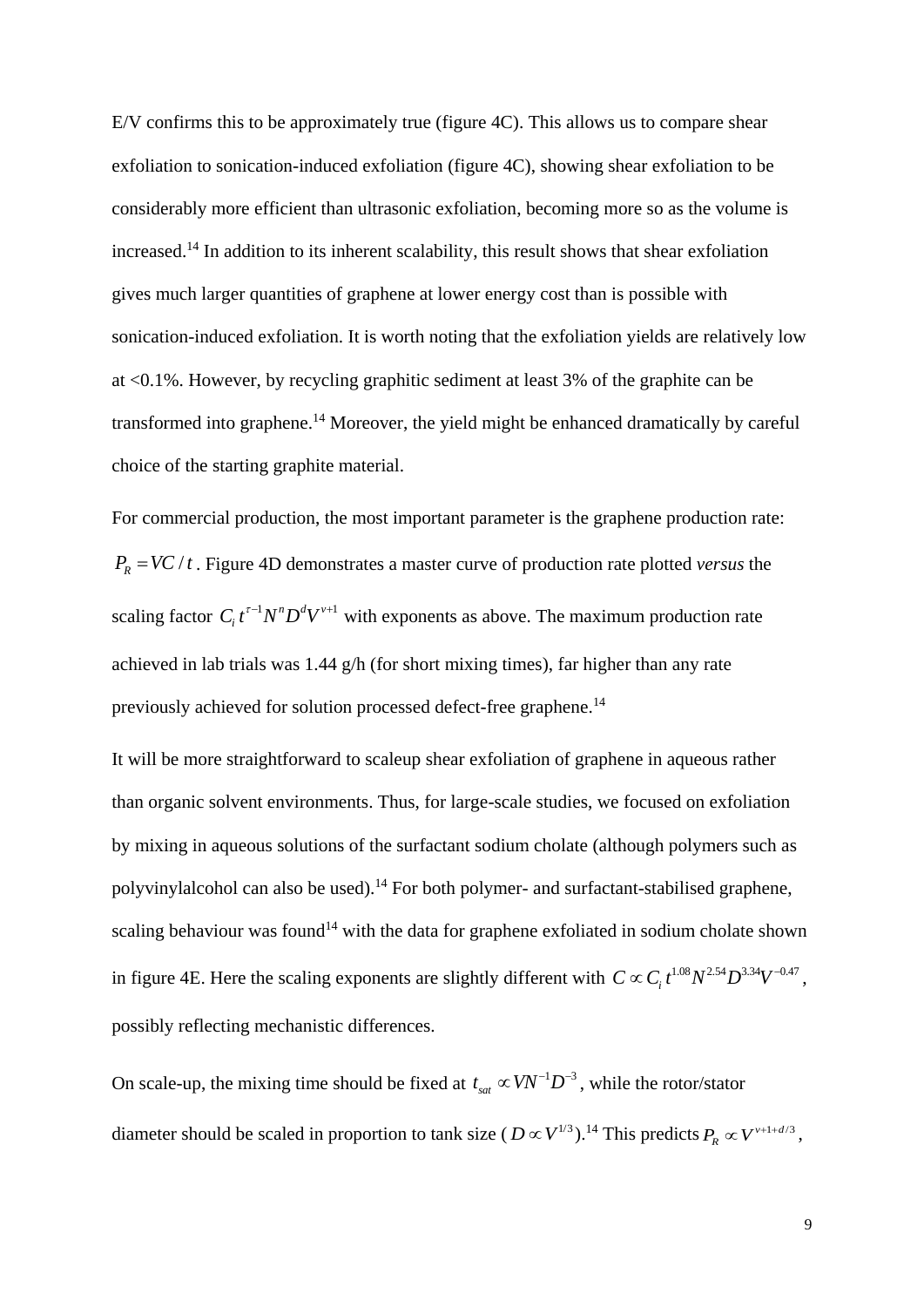giving  $P_R \propto V^{1.1}$  for NMP and  $P_R \propto V^{1.6}$  for surfactant, confirming that production rate can be increased by scaling up the mixing volume. We performed large scale trials (figure 4 F-H), mixing in surfactant solution ( $C_i$ =100 mg/ml, t=5 min-4 h, N=3000 rpm, D=11 cm), with volumes up to  $V=300$  L.<sup>[14](#page-17-13)</sup> This yielded up to 21 g of high quality graphene (Raman ratio of 0.18) per batch with concentrations up to  $C=0.07$  mg/ml and production rates as high as  $P_R$ =5.3 g/h, significantly better than any reported work.<sup>[14](#page-17-13)</sup> Both lab-scale and large-scale concentration data followed the same scaling law (figure 4E). This allows us to estimate that on scale-up to V=10 m<sup>3</sup>, production rates exceeding 100 g/h are possible.<sup>[14](#page-17-13)</sup> A detailed literature review shows that no report comes close to the combination of high production rate, low Raman D:G ratio and lack of oxides reported here.<sup>[14](#page-17-13)</sup>

The SEG produced has been tested in a range of applications that require large quantities of cheap, yet good-quality graphene.<sup>[14](#page-17-13)</sup> The most obvious application is reinforcement of meltprocessed composites. We added 0.07 wt% graphene to PET, a common engineering plastic, by melt mixing resulting in macroscopic composites (figure 5A) with well-dispersed graphene nanosheets (figure 5B). At this loading level, we found a 40% increase in strength and a 13% increase in modulus (figure 5C), a level of reinforcement which far surpasses that found for any other filler.<sup>[14](#page-17-13)</sup> We produced thin films of graphene nanosheets (figure 5D) which have conductivity as high as 400 S/cm (figure 5E), competitive with other solution-processed graphenes<sup>[34](#page-18-12)</sup> and suitable for electrode applications. One example is the replacement of the Pt/ITO electrodes in a dye-sensitised solar cell, resulting in similar levels of efficiency (figure 5F). Thin films (25 nm) of SEG display a combination of high electrolytic capacitance at 120 Hz and phase angle close to 90° (figure 5G-H) suitable for use as micro-supercapacitors in electronic smoothing applications.<sup>[35](#page-18-13)</sup> This capacitance is  $10<sup>6</sup>$  times higher than nanostructured dielectric capacitors<sup>[36](#page-18-14)</sup> and is competitive with much thicker electrodes of existing materials.<sup>[37](#page-18-15)</sup> We have also produced novel composites by soaking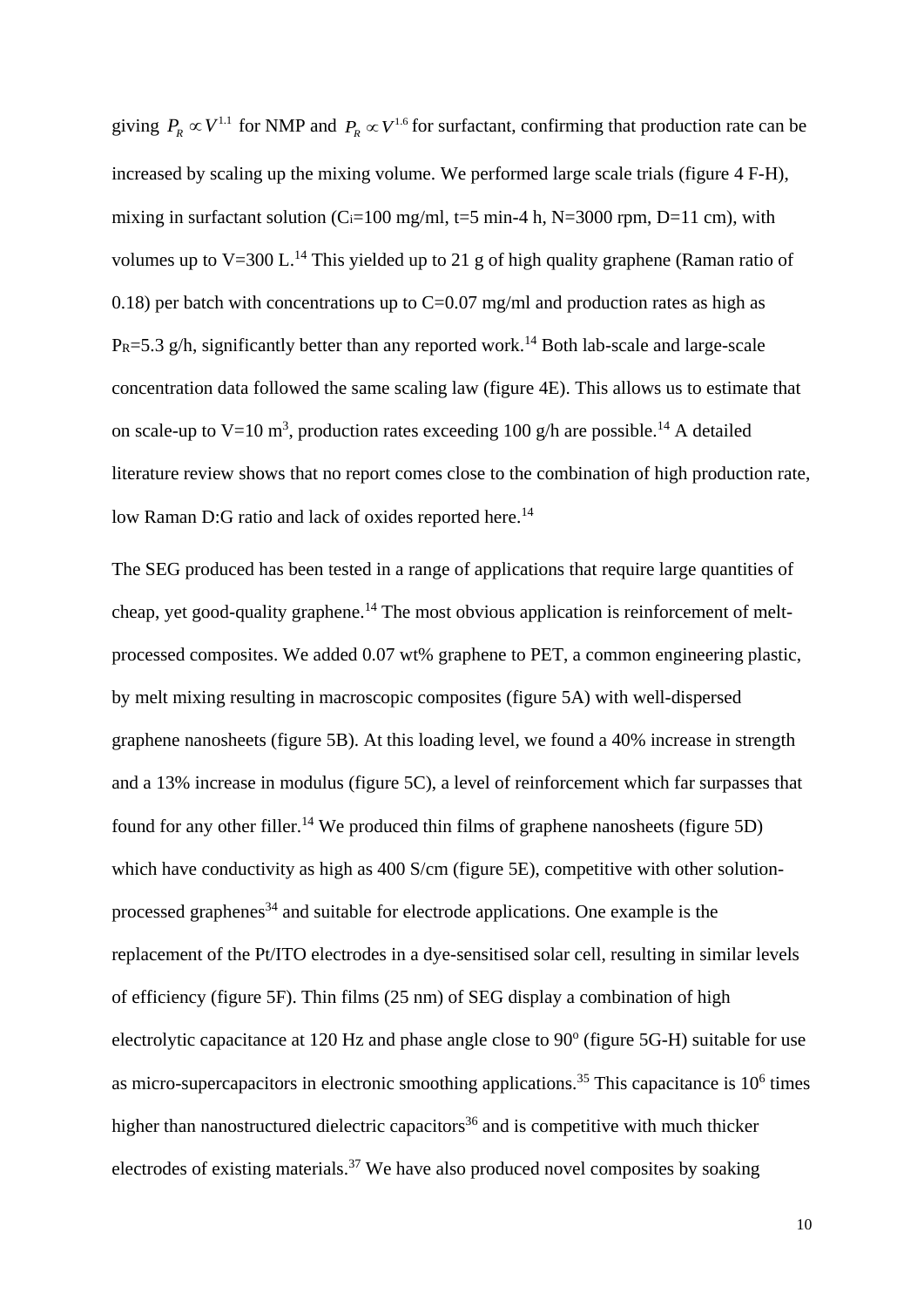commercially available elastic bands in dispersions of SEG in NMP resulting in infusion of graphene into the surface of the elastomer. This renders the band conductive with a resistance that depends exponentially on strain. Such bands make very effective dynamic strain sensors with low-strain gauge factors of  $\sim 8$  and effective strain range of up to 300%, far superior to commercial metal strain gauges (figure 5 I-J).<sup>[38](#page-18-16)</sup>

**Acknowledgements:** We thank Science Foundation Ireland, the European Research Council, the Graphene Flagship Project and Thomas Swan for financial support. We acknowledge the CRANN Advanced Microscopy Lab for technical support.

**Author contributions:** KRP, EV & PP performed the shear mixing and other experiments. AO'N, ML, PM, RJS, HP, EL, JC, SEO'B, BMS, EMcG, TJP, VN performed electron microscopy characterization and analysis. CD and AC performed XPS characterization and analysis. UK, CB, OMI, PK, TH, IA performed applications measurements. CB, N McE & GSD performed Raman and AFM analysis. SB and MM performed rheological characterization and analysis. JNC designed the experiments, derived the models and wrote the paper.

#### **Competing financial interests:** None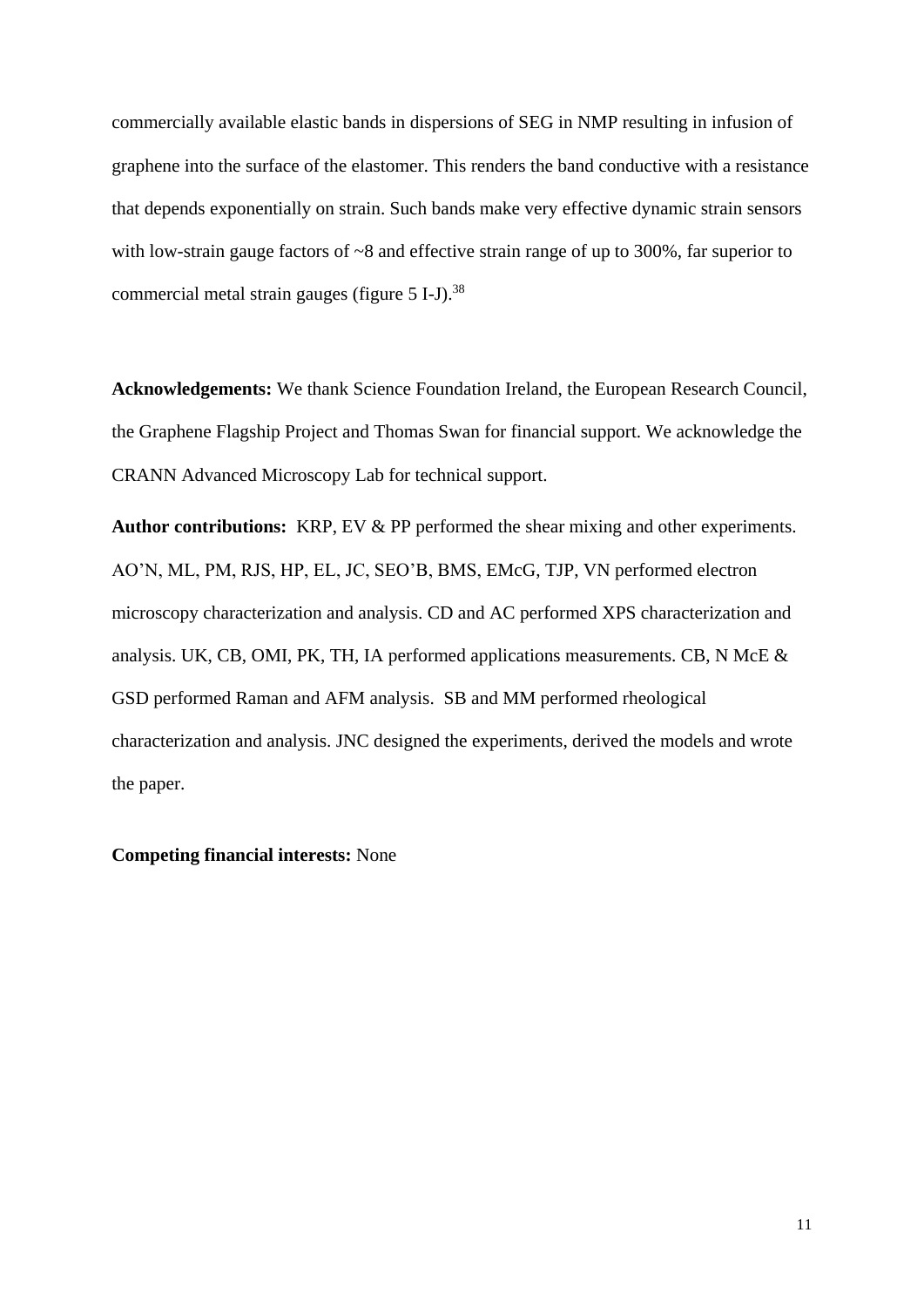#### **Figures**



**Figure 1:** Production of graphene by shear mixing. A) A Silverson model L5M high-shear mixer with mixing head in a 5L beaker of graphene dispersion. B-C) Close-up view of B) a D=32 mm mixing head and C) a D=16 mm mixing head with rotor (left) separated from stator. D) Graphene-NMP dispersions produced by shear exfoliation. E) Wide-field TEM image of shear-exfoliated graphene nanosheets (after centrifugation). F-H) TEM images of F) an individual nanosheet, G) a multilayer (bottom left) and monolayer (right) as evidenced by its electron diffraction pattern (inset) and H) a monolayer (imaged by high resolution scanning TEM). I) Histogram of nanosheet thickness as measured by AFM on a surfactant exfoliated sample. The presence of monolayers was confirmed by Raman characterisation (inset). J-K) XPS and Raman spectra (NMP exfoliated samples) measured on thin films. AFM, Raman and XPS analysis was performed on dispersions made using both high and low values of a given processing parameter while keeping others constant<sup>[14](#page-17-13)</sup>. The dispersion type is indicated in the panel. L) Information extracted from Raman, XPS and flake thickness data plotted *versus* dispersion type. Blue – mean flake thickness measured for a surfactant exfoliated dispersion, <N>; black – fraction of XPS spectrum associated with C-C bonds; red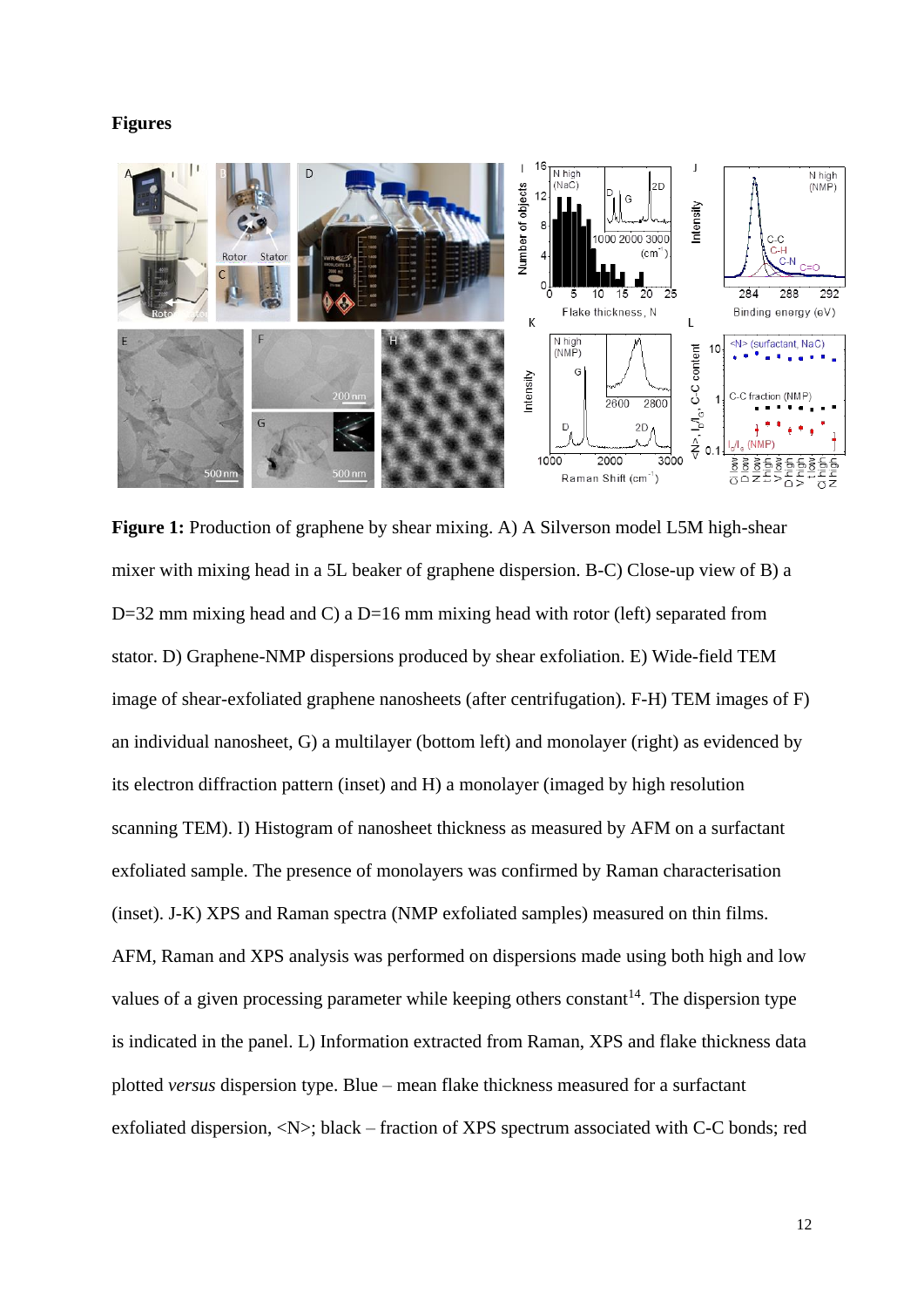– ratio of intensities of Raman D and G bands. Unless noted otherwise, all data is reported for NMP dispersions.



**Figure 2:** Characterisation of the exfoliation mechanism. A) Phase diagram of rotor speed, N, *versus* diameter, D, for dispersions showing good exfoliation according to TEM. The region above the solid line represents fully developed turbulence i.e.  $Re>10^4$  while the region above the red line represents  $\dot{\gamma}_{min} > 10^4 \text{ s}^{-1}$ . B) Concentration (after CF) of graphene produced in a rotating Couette as a function of mixing time (rotation rate 3000 rpm). Inset: TEM of Couette produced graphene. C) Concentration (after CF) of graphene produced in a rotating Couette as a function of shear rate (mixing time 60 min). D) Concentration of graphene produced in a shear mixer as a function of shear rate for rotors with diameters of 32, 16 and 12 mm (mixing time 1 min). All three data sets are consistent with the same minimum shear rate. E) Mean flake length plotted *versus* rotor speed, N (C<sub>i</sub>=50 mg/ml; t=20 min; V=4.5 L; D=32 mm). The solid line is a fit to equation 3. F) TEM image of partially exfoliated BN flake, consistent with exfoliation by shear sliding.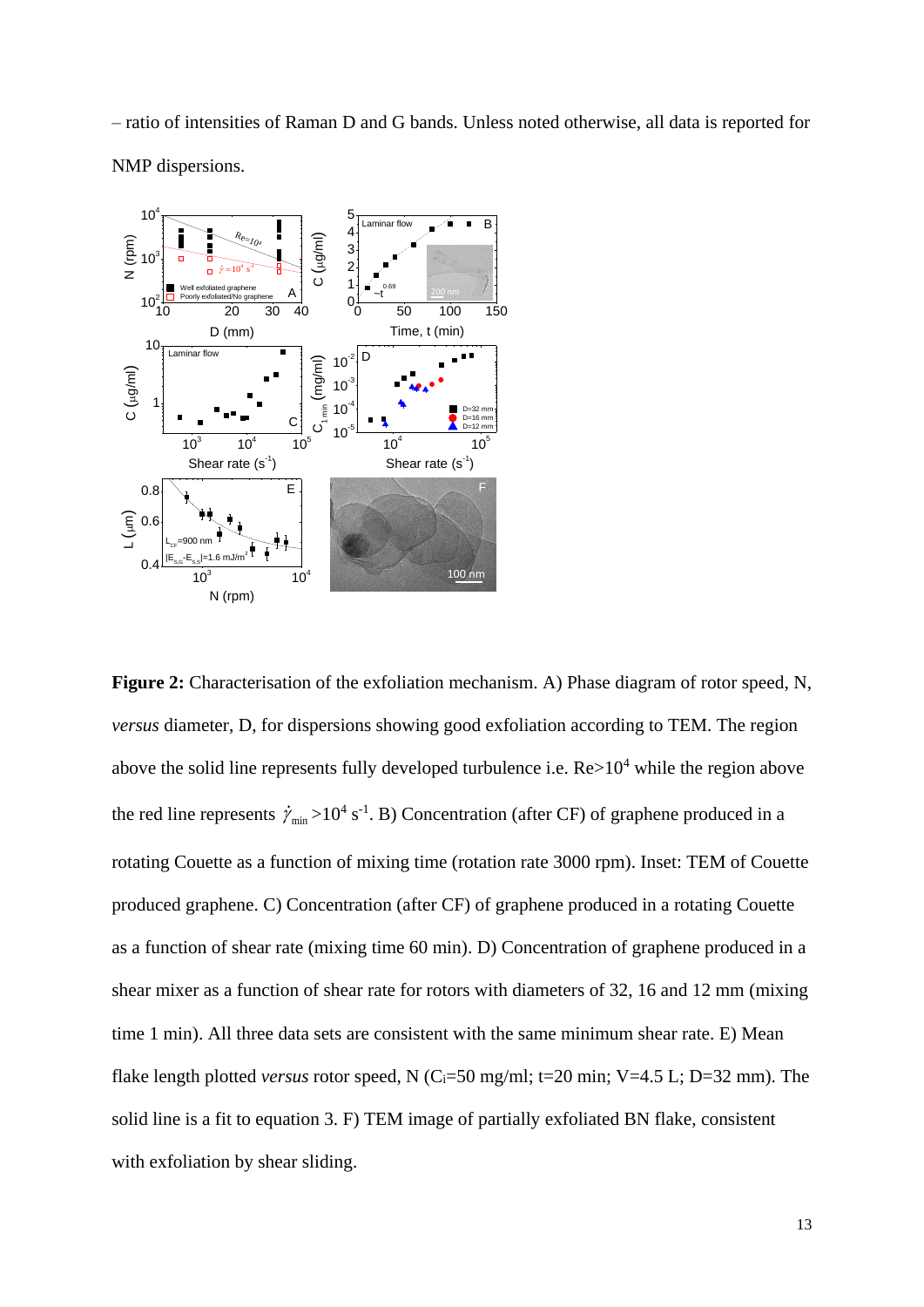

14 10 100 **Figure 3:** Scaling of graphene production using a shear mixer. A) Dispersed concentration, C, (after centrifugation) plotted as a function of mixing time, t. The lines denote behaviour of the type:  $C \propto t^{\tau}$  where  $\tau$  is always close to 0.66. B) Graph of the measured values of saturation time, t<sub>sat</sub>, plotted *versus* pumping time  $VN^{-1}D^{-3}$ . C-F) Values of graphene concentration after 1 minute of mixing,  $C_1$  min, plotted against C) initial graphite concentration,  $C_i$ ; D) rotor diameter, D; E) mixing speed, N and F) liquid volume, V. In C-F) the mixing parameters are given in the panels. The minimum required mixing speed,  $N_{min}$ , is indicated by the arrow. In F), a number of beakers of different capacity, holding a range of liquid volumes were used.<sup>[14](#page-17-13)</sup> Geometrically similar denotes beakers holding a specific liquid volume such that the liquid height was equal to the beaker diameter.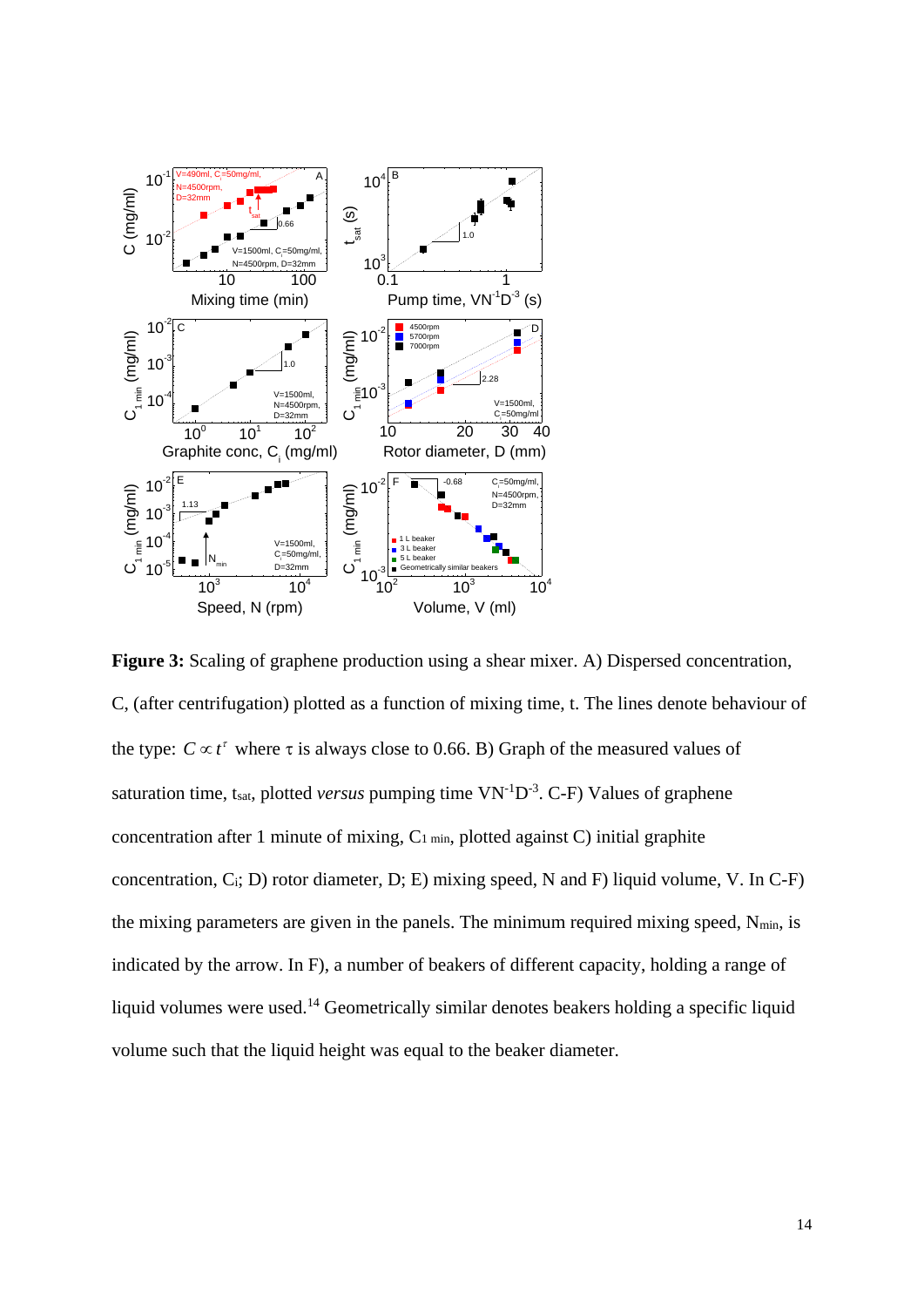

**Figure 4:** Scaling of graphene production using a shear mixer. A) Graphene concentration in NMP plotted against a composite variable indicating that all data follows the scaling laws discussed in the text. B) Post CF concentration of MoS<sub>2</sub> in NMP, plotted against a composite variable indicating that all data follow the scaling laws discussed in the text. Also shown in B) are results of single trials to exfoliate BN, WS2, MoSe<sup>2</sup> and MoTe2, all in NMP. C) Graphene yield measured *versus* energy density. Also shown is equivalent data for hornsonicated graphite (t=15-360 min, V=0.22-1 L, delivered power~20 W). D) Graphene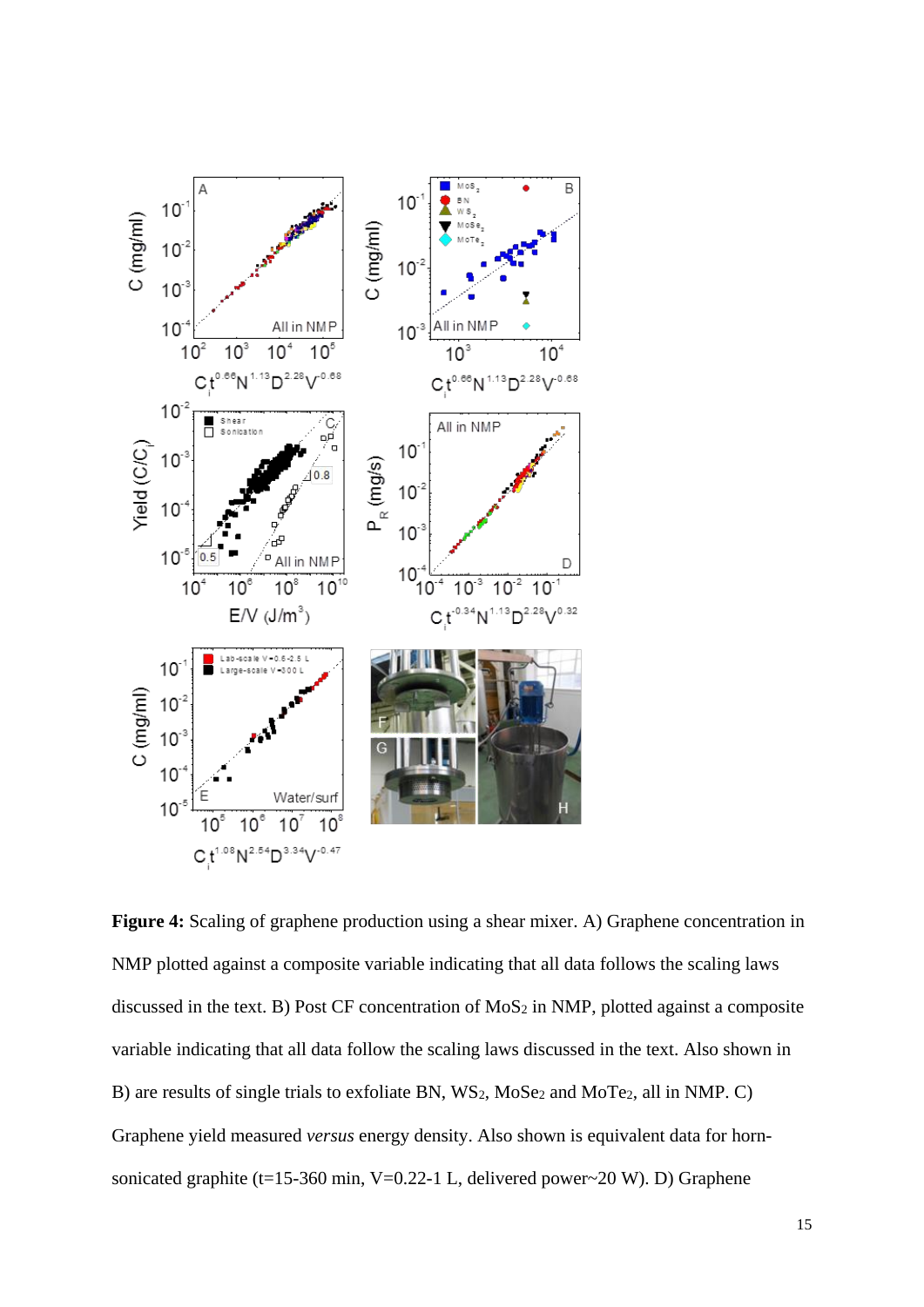production rate in NMP plotted against the appropriate composite variable. E) Concentration of surfactant-exfoliated graphene plotted against a composite variable. F-H) Ten cm diameter F) rotor and G) stator used during large scale trials. H) Shear exfoliation of graphite in watersurfactant solution at the  $V=100$  L scale.



**Figure 5:** Applications of mixer exfoliated graphene. A) Melt-processed pieces of (left) PET and (right) PET:Graphene-0.07%. B) Helium ion micrograph of graphene sheet protruding from a composite fracture surface. C) Representative stress-strain curves of PET and PET:Graphene-0.07%. D) SEM image of the surface of a vacuum filtered graphene film. E) Sheet resistance versus thickness for as-made and annealed SEG films. The black and red lines illustrate the behaviour expected from films with conductivities 200 and 400 S/m respectively. F) J-V curves for dye-sensitised solar cells with an ITO/Pt counter electrode (black) and a mixer-exfoliated graphene electrode (red). G) Areal capacitance versus frequency for a 25 nm thick graphene electrode prepared in this work. H) Capacitance per unit area, measured at 120 Hz *versus* impedance phase angle for a 25 nm thick graphene electrode prepared in this work, a 600 nm thick graphene electrode described in ref  $^{37}$  $^{37}$  $^{37}$ , a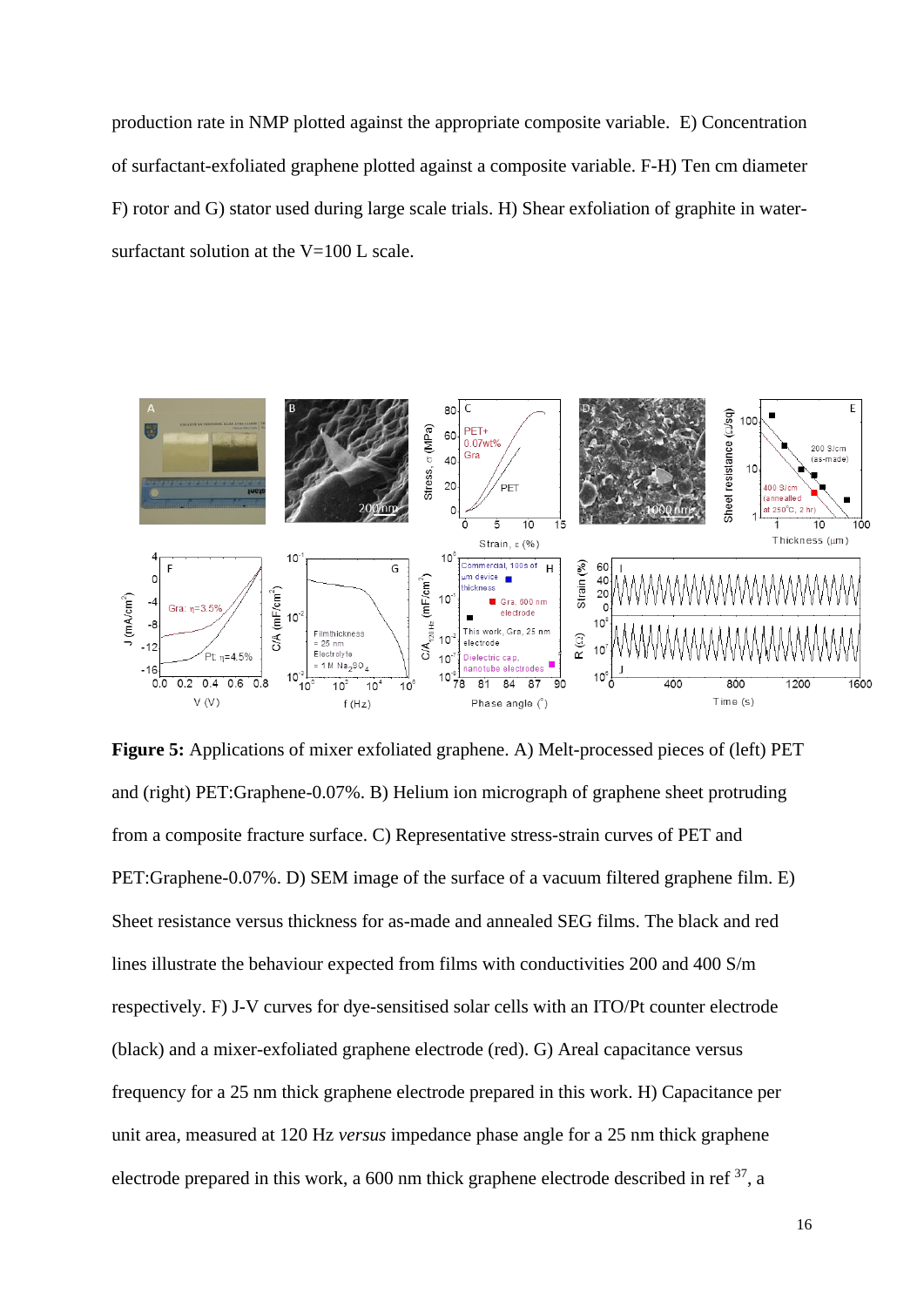commercial capacitive filter<sup>[35](#page-18-13)</sup> and a dielectric capacitor with nanotube electrodes<sup>[36](#page-18-14)</sup>. I)

Applied strain and J) measured resistance as a function of time for an elastomer/graphene

composite strain sensor.

#### **Supplementary Materials: All is combined as a separate file**

#### **References and Notes:**

- <span id="page-17-0"></span>1 Novoselov, K. S. *et al.* A roadmap for graphene. *Nature* **490**, 192-200, (2012).
- <span id="page-17-1"></span>2 Kavan, L., Yum, J. H. & Gratzel, M. Optically Transparent Cathode for Dye-Sensitized Solar Cells Based on Graphene Nanoplatelets. *Acs Nano* **5**, 165-172, (2011).
- <span id="page-17-2"></span>3 Pumera, M. Electrochemistry of Graphene: New Horizons for Sensing and Energy Storage. *Chemical Record* **9**, 211-223, (2009).
- <span id="page-17-3"></span>4 Keeley, G. P. *et al.* Electrochemical ascorbic acid sensor based on DMF-exfoliated graphene. *Journal of Materials Chemistry* **20**, 7864-7869, (2010).
- <span id="page-17-4"></span>5 Nicolosi, N., Chhowalla, M., Kanatzidis, M. G., Strano, M. S. & Coleman, J. N. Liquid exfoliation of layered materials. *Science* **340**, 1420, (2013).
- <span id="page-17-5"></span>6 Park, S. & Ruoff, R. S. Chemical methods for the production of graphenes. *Nature Nanotechnology* **4**, 217-224, (2009).
- <span id="page-17-6"></span>7 Stankovich, S. *et al.* Synthesis of graphene-based nanosheets via chemical reduction of exfoliated graphite oxide. *Carbon* **45**, 1558-1565, (2007).
- <span id="page-17-7"></span>8 Allen, M. J., Tung, V. C. & Kaner, R. B. Honeycomb Carbon: A Review of Graphene. *Chemical Reviews* **110**, 132-145, (2010).
- <span id="page-17-8"></span>9 Zhu, Y. W. *et al.* Graphene and Graphene Oxide: Synthesis, Properties, and Applications. *Advanced Materials* **22**, 3906-3924, (2010).
- <span id="page-17-9"></span>10 Hernandez, Y. *et al.* High-yield production of graphene by liquid-phase exfoliation of graphite. *Nature Nanotechnology* **3**, 563-568, (2008).
- <span id="page-17-10"></span>11 Coleman, J. N. *et al.* Two-Dimensional Nanosheets Produced by Liquid Exfoliation of Layered Materials. *Science* **331**, 568-571, (2011).
- <span id="page-17-11"></span>12 Lotya, M. *et al.* Liquid Phase Production of Graphene by Exfoliation of Graphite in Surfactant/Water Solutions. *Journal of the American Chemical Society* **131**, 3611-3620, (2009).
- <span id="page-17-12"></span>13 Smith, R. J. *et al.* Large-Scale Exfoliation of Inorganic Layered Compounds in Aqueous Surfactant Solutions. *Advanced Materials* **23**, 3944-+, (2011).
- <span id="page-17-13"></span>14 *See online supporting information*.
- <span id="page-17-14"></span>15 Wengeler, R. & Nirschl, H. Turbulent hydrodynamic stress induced dispersion and fragmentation of nanoscale agglomerates. *Journal of Colloid and Interface Science* **306**, 262-273, (2007).
- <span id="page-17-15"></span>16 Murphy, D. W. & Hull, G. W. Monodispersed Tantalum DiSulfide and Adsorption Complexes with Cations. *Journal of Chemical Physics* **62**, 973-978, (1975).
- 17 Walker, G. F. & Garrett, W. G. Chemical Exfoliation of Vermiculite and Production of Colloidal Dispersions. *Science* **156**, 385-&, (1967).
- 18 Bunnell, L. R. Method for producing thin graphite flakes with large aspect ratios. USA patent (1993).
- 19 Guo, J. Low-temperature method of producing nano-scaled graphene platelets and their nanocomposites. USA patent (2012).
- <span id="page-17-16"></span>20 Holland, F. A. & Chapman, F. S. *Liquid mixing and processing in stirred tanks*. (Reinhold Pub. Corp, 1966).
- <span id="page-17-17"></span>21 Khan, U. *et al.* Solvent-Exfoliated Graphene at Extremely High Concentration. *Langmuir* **27**, 9077- 9082, (2011).